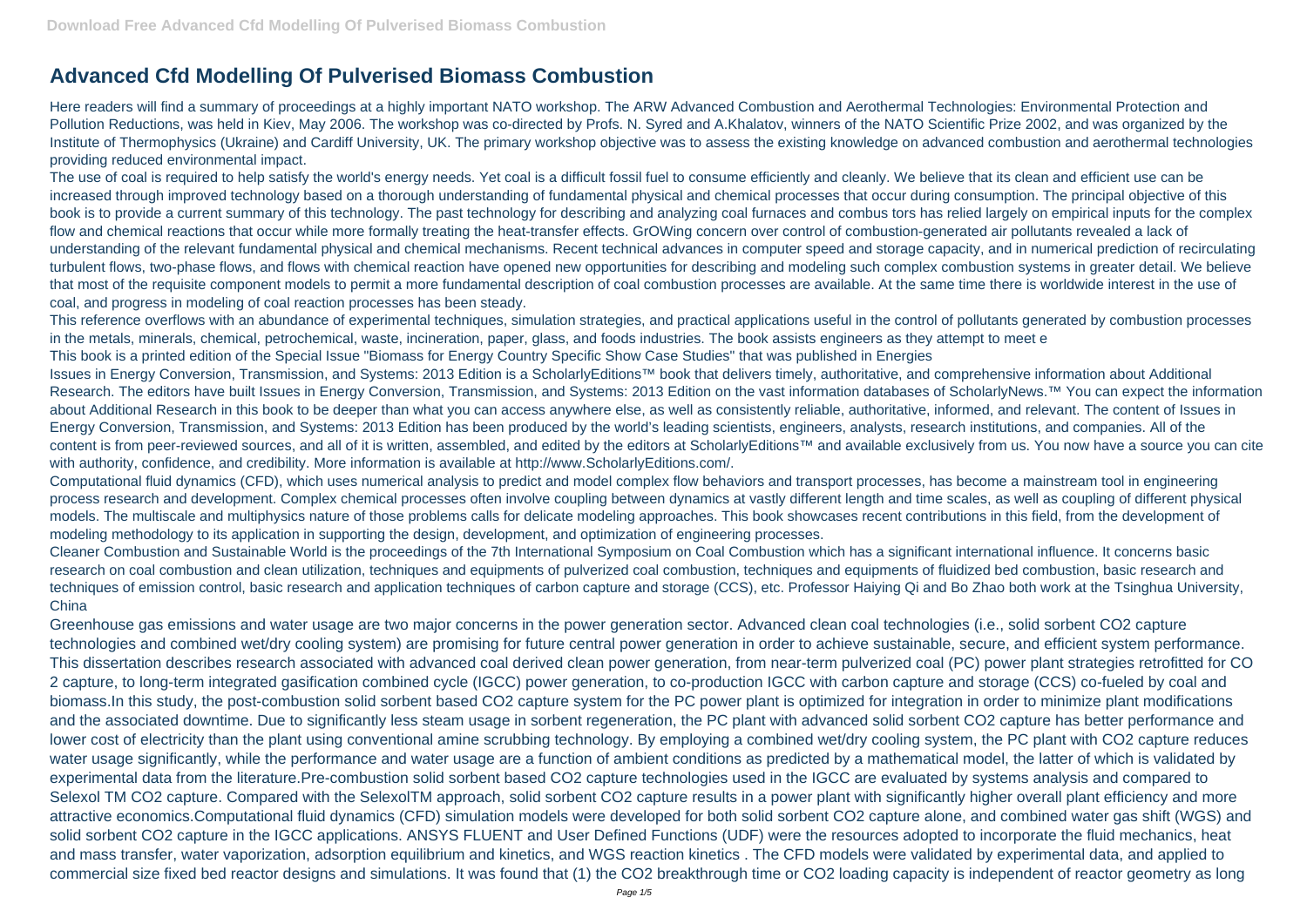as the space velocity is constant, (2) the adsorption rate is the rate controlling step for CO2 capture using solid sorbent, and (3) break through occurs before the solid sorbent near the exit of the bed is fully utilized due to bulk transfer of the CO2 in the axial direction. However, a low space velocity can increase the loading of the sorbent. The CFD approach also assists in the design of effective thermal management strategies for the reactor in the case of combined WGS and solid sorbent CO 2 capture.Co-feeding of biomass along with coal and the co-production of H 2 and synthetic fuels in IGCCs is evaluated for future clean coal power generation. It was determined by systems analyses that co-feeding and co-production IGCCs are preferable for renewable energy utilization and energy security, with the co-products being produced at competitive costs. The control of greenhouse gas emissions continues to be a major global problem. It is inter-disciplinary, both in substance and approach, and covers technical, political and economic issues involving governments, industry and the scientific community. These proceedings contain 220 papers presented at the 5th International Conference on Greenhouse Gas Control Technologies (GHGT-5) held in August 2000 at Cairns, Queensland, Australia. The papers cover the capture of carbon dioxide, geological storage of carbon dioxide, ocean storage of carbon dioxide, storage of carbon dioxide with enhanced hydrocarbon recovery, utilisation of carbon dioxide, other greenhouse gases, fuel cells, alternative energy carriers, energy efficiency, life cycle assessments and energy modelling, economics, international and national policy, trading and accounting policy, social and community issues, and reducing emission from industry and power generation.

Collection of selected, peer reviewed papers from the 4th International Conference on Advanced Design and Manufacturing Engineering (ADME 2014), July 26-27, 2014, Hangzhou, China. The 423 papers are grouped as follows: Chapter 1: Applied Engineering in Area of Heat, Fluid, Acoustic, Flow and Fields, Chapter 2: Design and Systems Dynamics in Mechanical Engineering, Chapter 3: Mechanical Strength, Reliability, Risk Analysis and Assessment, Chapter 4: CAD / CAM / CAE in Design and Engineering Research, Chapter 5: Measurement Technology, Instruments and Sensors, Detection Technologies and Methodologies, Chapter 6: Machine Vision Technology, Image and Video Processing, Chapter 7: Embedded Systems, Electronics, Circuit Technology, Electrics, Electromagnetics, Power Engineering and Communication, Chapter 8: Mechatronics, Industrial Robots, Automation and Control Technologies, Chapter 9: Computer Applications and Mathematical Modeling, Intelligent Algorithms and Optimization, Chapter 10: Green Supply Chain and the Internet of Things Development, Chapter 11: Industrial Engineering, Production Management, Operations, Quality and Control, Chapter 12: Engineering Education

This book presents the state-of-the-art in simulation on supercomputers. Leading researchers present results achieved on systems of the High Performance Computing Center Stuttgart (HLRS) for the year 2012. The reports cover all fields of computational science and engineering ranging from CFD via computational physics and chemistry to computer science with a special emphasis on industrially relevant applications. Presenting results for both vector-systems and micro-processor based systems the book allows to compare performance levels and usability of various architectures. As HLRS operates not only a large cluster system but also one of the largest NEC vector systems in the world this book gives an excellent insight also into the potential of vector systems. The book covers the main methods in high performance computing. Its outstanding results in achieving highest performance for production codes are of particular interest for both the scientist and the engineer. The book comes with a wealth of coloured illustrations and tables of results. ? Energy Systems Engineering is one of the most exciting and fastest growing fields in engineering. Modeling and simulation plays a key role in Energy Systems Engineering because it is the primary basis on which energy system design, control, optimization, and analysis are based. This book contains a specially curated collection of recent research articles on the modeling and simulation of energy systems written by top experts around the world from universities and research labs, such as Massachusetts Institute of Technology, Yale University, Norwegian University of Science and Technology, National Energy Technology Laboratory of the US Department of Energy, University of Technology Sydney, McMaster University, Queens University, Purdue University, the University of Connecticut, Technical University of Denmark, the University of Toronto, Technische Universität Berlin, Texas A&M, the University of Pennsylvania, and many more. The key research themes covered include energy systems design, control systems, flexible operations, operational strategies, and systems analysis. The addressed areas of application include electric power generation, refrigeration cycles, natural gas liquefaction, shale gas treatment, concentrated solar power, waste-to-energy systems, micro-gas turbines, carbon dioxide capture systems, energy storage, petroleum refinery unit operations, Brayton cycles, to name but a few.

An essential resource for understanding the potential role for biomass energy with carbon capture and storage in addressing climate change Biomass Energy with Carbon Capture and Storage (BECCS) offers a comprehensive review of the characteristics of BECCS technologies in relation to its various applications. The authors — a team of expert professionals — bring together in one volume the technical, scientific, social, economic and governance issues relating to the potential deployment of BECCS as a key approach to climate change mitigation. The text contains information on the current and future opportunities and constraints for biomass energy, explores the technologies involved in BECCS systems and the performance characteristics of a variety of technical systems. In addition, the text includes an examination of the role of BECCS in climate change mitigation, carbon accounting across the supply chain and policy frameworks. The authors also offer a review of the social and ethical aspects as well as the costs and economics of BECCS. This important text: Reveals the role BECCS could play in the transition to a low-carbon economy Discusses the wide variety of technical and nontechnical constraints of BECCS Presents the basics of biomass energy systems Reviews the technical and engineering issues pertinent to BECCS Explores the societal implications of BECCS systems Written for academics and research professionals, Biomass Energy with Carbon Capture and Storage (BECCS) brings together in one volume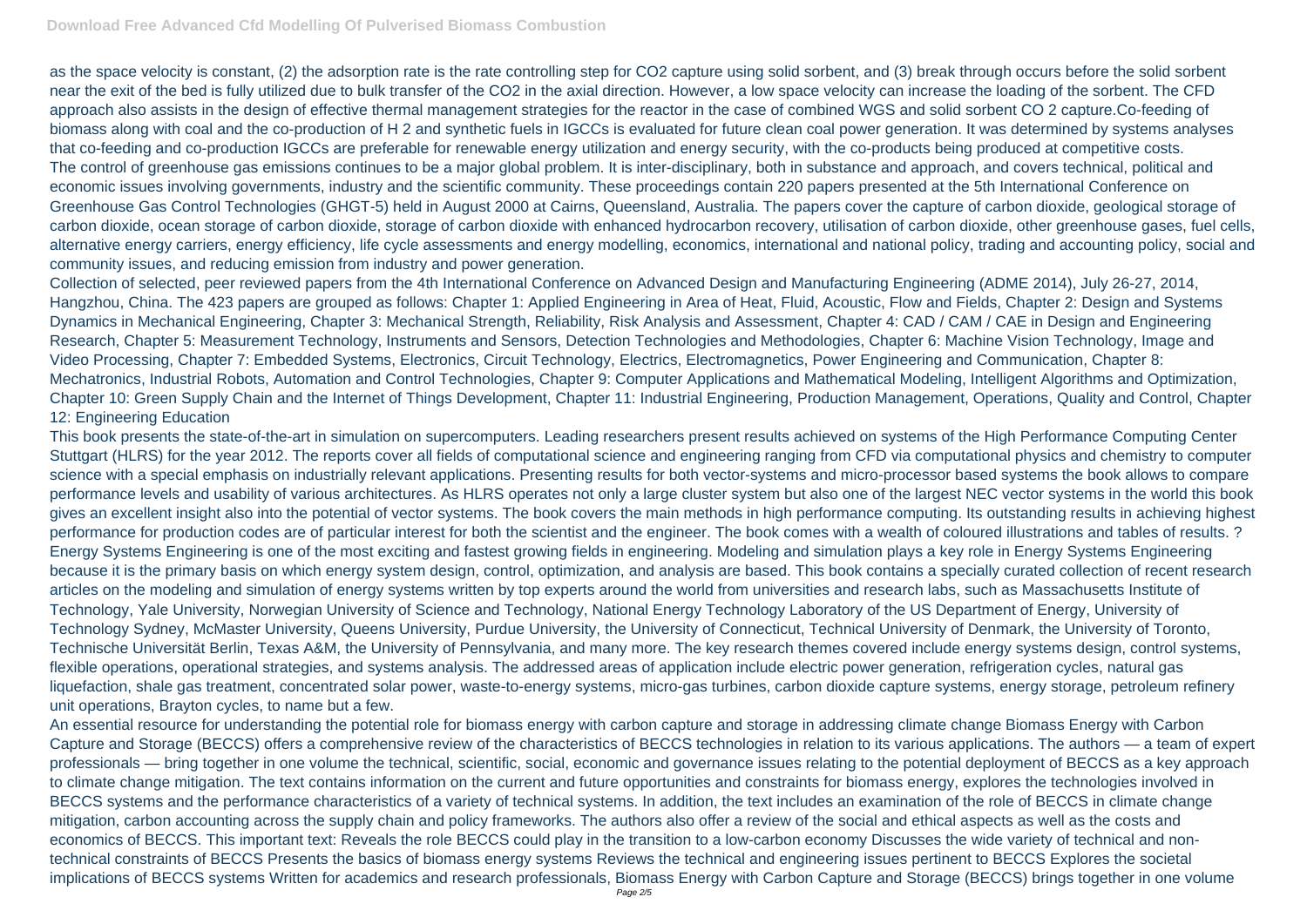Provides the advances in modelling and simulation on supercomputers. Presenting results achieved on systems of the High Performance Computing Center Stuttgart (HLRS) for the year 2005, these reports cover various fields of computational science and engineering, ranging from CFD via computational physics and chemistry to computer science. This book covers various technological aspects of sustainable energy ecosystems and processes that improve energy efficiency, and reduce and sequestrate carbon dioxide (CO2) and other greenhouse emissions. Papers emphasize the need for sustainable technologies in extractive metallurgy, materials processing and manufacturing industries with reduced energy consumption and CO2 emission. Industrial energy efficient technologies include innovative ore beneficiation, smelting technologies, recycling, and waste heat recovery. The book also contains contributions from all areas of non-nuclear and non-traditional energy sources, including renewable energy sources such as solar, wind, and biomass. Papers from the following symposia are presented in the book: Energy Technologies and Carbon Dioxide Management Recycling and Sustainability Update Magnetic Materials for Energy Applications V Sustainable Energy and Layered Double **Hydroxides** 

## the issues surrounding BECCS in an accessible and authoritative manner.

This book presents innovative and interdisciplinary applications of advanced technologies. It includes the scientific outcomes of the 9th DAYS OF BHAAAS (Bosnian-Herzegovinian American Academy of Arts and Sciences) held in Banja Vru?ica, Tesli?, Bosnia and Herzegovina on May 25–28, 2017. This unique book offers a comprehensive, multidisciplinary and interdisciplinary overview of the latest developments in a broad section of technologies and methodologies, viewed through the prism of applications in computing, networking, information technology, robotics, complex systems, communications, energy, mechanical engineering, economics and medicine, to name just a few.

Create affordable solid fuel blends that will burn efficiently while reducing the carbon footprint. Solid Fuel Blending Handbook: Principles, Practices, and Problems describes a new generation of solid fuel blending processes. The book includes discussions on such topics as flame structure and combustion performance, boiler efficiency, capacity as influenced by flue gas volume and temperature, slagging and fouling, corrosion, and emissions. Attention is given to the major types of combustion systems including stokers, pulverized coal, cyclone, and fluidized bed boilers. Specific topics considered include chlorine in one or more coals, alkali metals (e.g., K, Na) and alkali earth elements, and related topics. Coals of consideration include Appalachian, Interior Province, and Western bituminous coals; Powder River Basin (PRB) and other subbituminous coals; Fort Union and Gulf Coast lignites, and many of the off-shore coals (e.g., Adaro coal, an Indonesian subbituminous coal with very low sulfur; other off-shore coals from Germany, Poland, Australia, South Africa, Columbia, and more). Interactions between fuels and the potential for blends to be different from the parent coals will be a critical focus of this of the book. One stop source to solid fuel types and blending processes Evaluate combustion systems and calculate their efficiency Recognize the interactions between fuels and their potential energy output Be aware of the Environmental Aspects of Fuel Blending This unique handbook presents both the theory and application of biomass combustion and co-firing, from basic principles to industrial combustion and environmental impact, in a clear and comprehensive manner. It offers a solid grounding on biomass combustion, and advice on improving combustion systems. Written by leading international academics and industrial experts, and prepared under the auspices of the IEA Bioenergy Implementing Agreement, the handbook is an essential resource for anyone interested in biomass combustion and co-firing technologies varying from domestic woodstoves to utility-scale power generation. The book covers subjects including biomass fuel pre-treatment and logistics, modelling the combustion process and ash-related issues, as well as featuring an overview of the current R&D needs regarding biomass combustion.

Dust Explosion Dynamics focuses on the combustion science that governs the behavior of the three primary hazards of combustible dust: dust explosions, flash fires, and smoldering. It explores the use of fundamental principles to evaluate the magnitude of combustible dust hazards in a variety of settings. Models are developed to describe dust combustion phenomena using the principles of thermodynamics, transport phenomena, and chemical kinetics. Simple, tractable models are described first and compared with experimental data, followed by more sophisticated models to help with future challenges. Dr. Ogle introduces the reader to just enough combustion science so that they may read, interpret, and use the scientific literature published on combustible dusts. This introductory text is intended to be a practical guide to the application of combustible dust models, suitable for both students and experienced engineers. It will help you to describe the dynamics of explosions and fires involving dust and evaluate their consequences which in turn will help you prevent damage to property, injury and loss of life from combustible dust accidents. Demonstrates how the fundamental principles of combustion science can be applied to understand the ignition, propagation, and extinction of dust explosions Explores fundamental concepts through model-building and comparisons with empirical data Provides detailed examples to give a thorough insight into the hazards of combustible dust as well as an introduction to relevant scientific literature

Harness State-of-the-Art Computational Modeling Tools Computational Modeling of Pulverized Coal Fired Boilers successfully establishes the use of computational modeling as an effective means to simulate and enhance boiler performance. This text factors in how computational flow models can provide a framework for developing a greater understanding of the underlying processes in PC boilers. It also provides a detailed account of the methodology of computational modeling of pulverized coal boilers, as well as an apt approach to modeling complex processes occurring in PC boilers in a manageable way. Connects Modeling with Real-Life Applications Restricted to the combustion side of the boiler (the authors assume some prior background of reaction engineering and numerical techniques), the book describes the individual aspects of combustion and heat recovery sections of PC boilers that can be used to further improve the design methodologies, optimize boiler performance, and solve practical boiler-related problems. The book provides guidelines on implementing the material in commercial CFD solvers, summarizes key points, and presents relevant case studies. It can also be used to model larger boilers based on conventional, super-critical, or ultra-super critical technologies as well as based on oxy-fuel technologies. Consisting of six chapters, this functional text: Provides a general introduction Explains the overall approach and methodology Explores kinetics of coal pyrolysis (devolatilization) and combustion and methods of its evaluation Presents computational flow modeling approach to simulate pulverized coal fired boiler Covers modeling aspects from formulation of model equations to simulation methodology Determines typical results obtained with computational flow models Discusses the phenomenological models or reactor network models Includes practical applications of computational modeling Computational Modeling of Pulverized Coal Fired Boilers explores the potential of computational models for better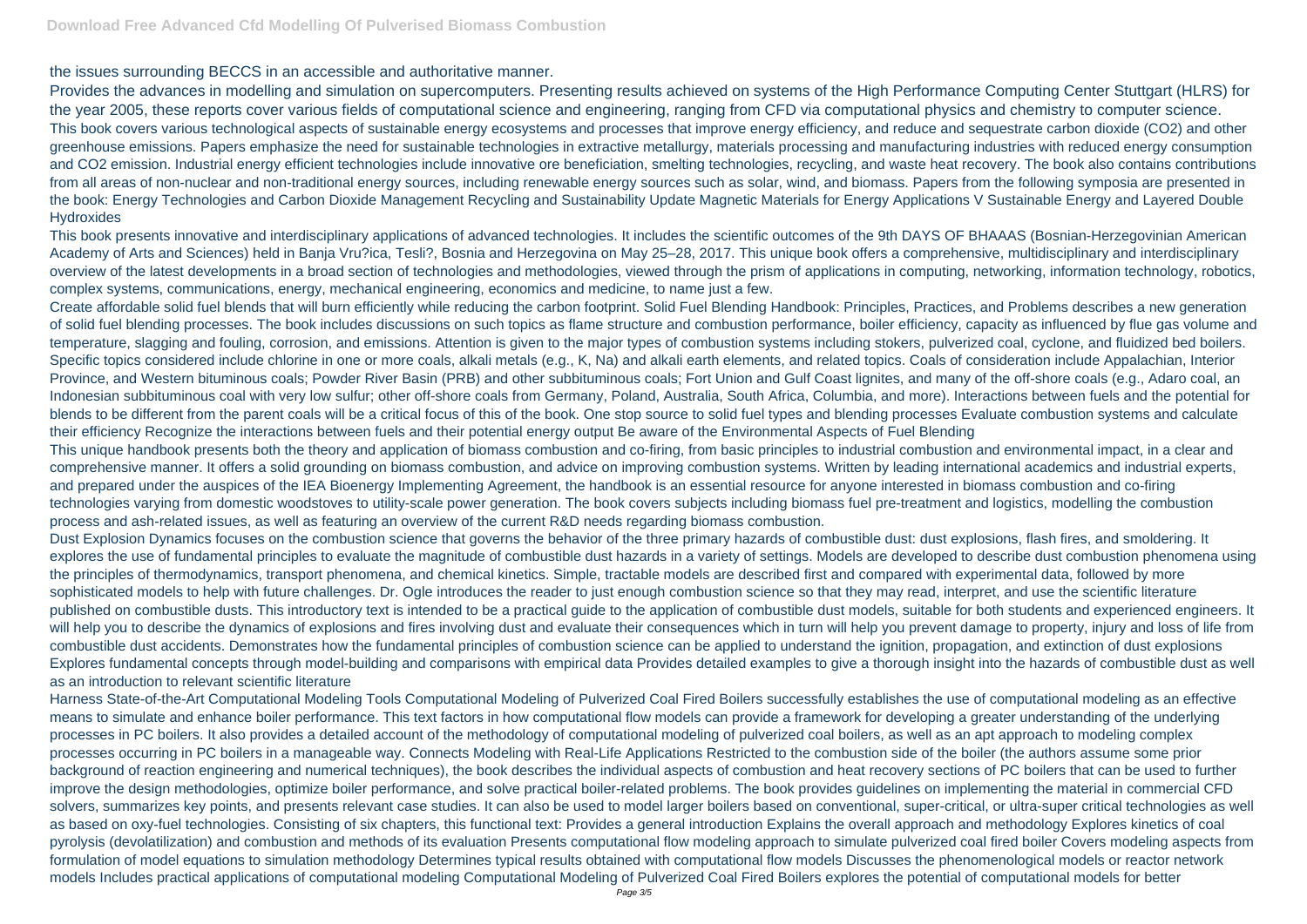engineering of pulverized coal boilers, providing an ideal resource for practicing engineers working in utility industries. It also benefits boiler design companies, industrial consultants, R & D laboratories, and engineering scientists/research students.

## The Handbook of Biomass Combustion and Co-firingRoutledge

ABSTRACT The current work briefly reviews the formation mechanisms and reduction approaches of the pollutants SOx and NOx in coal combustion and focuses on the simulation of the lower-cost infurnace measures f{ the dry additive process (DAP) for SOx reduction and the reburning as well as the advanced reburning (hybrid reburning/SNCR) techniques for NOx reduction. In addition, the influence of sulfur compounds on NOx formation is investigated. The major workings include: Simulation of the dry additive desulfurization process (DAP): Different models f{ shrinking core model (SCM), pore model (PM) and grain model (GM)  $f$ { are implemented to describe the gas-particle reaction. Relevant processes such as the sintering of the additive, the self-retention by coal ash, the thermal equilibrium of the sulfation reaction are accounted for and modeled. A comprehensive model for the DAP with calcium based additives is subsequently established and integrated into a combustion CFD (computational fluid dynamics) code AIOLOS, in both Eulerian and Lagrangian schemes. The model is verified with experiments on a test reactor. Mechanism reduction and simulation of reburning/SNCR Processes: A method for reduction of kinetic mechanisms is introduced. A program tool is developed for automatic reduction of detailed reaction mechanisms. Reduced mechanisms for reburning and hybrid reburning/SNCR processes are developed and implemented into the CFD code. CFD-calculations with the reduced mechanisms are performed and compared with experimental measurements to comprehensively evaluate the simulation approach. It is shown that the detailed simulation is capable of modeling the complex reburning and SNCR processes with acceptable computing time and achieves reasonable results in wide parameter ranges. Study of the influence of sulfur compounds on NOx formation: The effect of SO2 on NOx formation is experimentally investigated and analysed with kinetic mechanisms. It is indicated that the presence of SO2 inhabits the NOx formation and reduce the NOx emissions in normal air-rich combustion. Under air-staging conditions, SO2 addition has no obvious influence on the final NOx emissions. This introduction reviews why combustion and radiation are important, as well as the technical challenges posed by radiation. Emphasis is on interactions among turbulence, chemistry and radiation (turbulence-chemistry-radiation interactions – TCRI) in Reynolds-averaged and large-eddy simulations. Subsequent chapters cover: chemically reacting turbulent flows; radiation properties, Reynolds transport equation (RTE) solution methods, and TCRI; radiation effects in laminar flames; TCRI in turbulent flames; and high-pressure combustion systems. This Brief presents integrated approach that includes radiation at the outset, rather than as an afterthought. It stands as the most recent developments in physical modeling, numerical algorithms, and applications collected in one monograph. This work contains 20 peer reviewed papes representing the work of 49 researchers from around the world. It explores such critical topics as: fluidization fundamentals; circulating fluidized beds; advances in fluid-particle glow property measurementcomputer simulation of fluid-partic le systems; applications of particle technology in polymer and rubber processing; and particle interaction and mixing. Computational Fluid Dynamics enables engineers to model and predict fluid flow in powerful, visually impressive ways and is one of the core engineering design tools, essential to the study and future work of many engineers. This textbook is designed to explcitly meet the needs engineering students taking a first course in CFD or computer-aided engineering. Fully course matched, with the most extensive and rigorous pedagogy and features of any book in the field, it is certain to be a key text. The only course text available specifically designed to give an applications-lead, commercial software oriented approach to understanding and using Computational Fluid Dynamics (CFD). Meets the needs of all engineering disciplines that use CFD. The perfect CFD teaching resource: clear, straightforward text, step-by-step explanation of mathematical foundations, detailed worked examples, end-of-chapter knowledge check exercises, and homework assignment questions

A wide variety of technologies and products have already become widespread in our society. However, policies have not been well-implemented to effectively reduce energy consumptions and CO2 emissions by promoting low-carbon technologies and products. This Special Issue focuses on studies targeting specific products (e.g., motor vehicle, household dishwashers, etc.) and/or technologies (e.g., information and communication technology, transport technology, CO2 capture technology, etc.) and quantifying resource and energy consumptions and CO2 emissions associated with products and technology systems using the reliable inventory database. Thus, this Special Issue provides important studies on how demand- and supply-side policies can contribute to reducing energy consumptions and CO2 emissions from consumption- and production-based perspectives.

Thermal power plants are one of the most important process industries for engineering professionals. Over the past decades, the power sector is facing a number of critical issues; however, the most fundamental challenge is meeting the growing power demand in sustainable and efficient ways. Practicing power plant engineers not only look after operation and maintenance of the plant, but, also look after range of activities including research and development, starting from power generation to environmental aspects of power plants. The book Thermal Power Plants - Advanced Applications introduces analysis of plant performance, energy efficiency, combustion, heat transfer, renewable power generation, catalytic reduction of dissolved oxygen and environmental aspects of combustion residues. This book addresses issues related to both coal fired and steam power plants. The book is suitable for both undergraduate and research higher degree students, and of course for practicing power plant engineers. Fossil fuels are widely used for electricity generation and heating, creating greenhouse gas emissions and other toxic pollutants, which should be minimised according to the most recent environmental legislation. The utilisation of solid fuels with biogenic origin could contribute to the minimisation of these emissions. Solid Biofuels for Energy presents the current status of the engineering disciplines in this specific area, providing an improved background on the energy exploitation options of solid biomass. Within this framework, all thematic priorities related to the solid bioenergy potential and standardisation, commercialised and emerging energy technologies, and quality of solid residues are presented. Special attention has been given to biomass co-firing with coal, since it has the highest potential for commercial application, while combustion and gasification are more promising for units of medium to small scale. This strong practical focus is evident throughout the book, particularly in discussions of: • international standards for solid biofuel specifications; • supply, cost and sustainability of solid biofuels; • technical issues and non-technical barriers in biomass/coal co-firing; and • biomass combustion and gasification characteristics. Solid Biofuels for Energy is an informative reference, written for researchers and postgraduate students working in the field of biomass. It can also be a useful guide for chemical and mechanical engineers, involved in the environment and energy production sectors.

The book provides highly specialized researchers and practitioners with a major contribution to mathematical models' developments for energy systems. First, dynamic process simulation models based on mixture flow and two-fluid models are developed for combined-cycle power plants, pulverised coal-fired power plants, concentrated solar power plant and municipal waste incineration. Operation data, obtained from different power stations, are used to investigate the capability of dynamic models to predict the behaviour of real processes and to analyse the influence of modeling assumptions on simulation results. Then, a computational fluid dynamics (CFD) simulation programme, so-called DEMEST, is developed. Here, the fluid-solid, particle-particle and particle-wall interactions are modeled by tracking all individual particles. To this purpose, the deterministic Euler-Lagrange/Discrete Element Method (DEM) is applied and further improved. An emphasis is given to the determination of inter-phase values, such as volumetric void fraction, momentum and heat transfers, using a new procedure known as the offset-method and to the particle-grid method allowing the refinement of the grid resolution independently from particle size. Model validation is described in detail. Moreover, thermochemical reaction models for solid fuel combustion are developed based on quasi-single-phase, two-fluid and Euler-Lagrange/MP-PIC